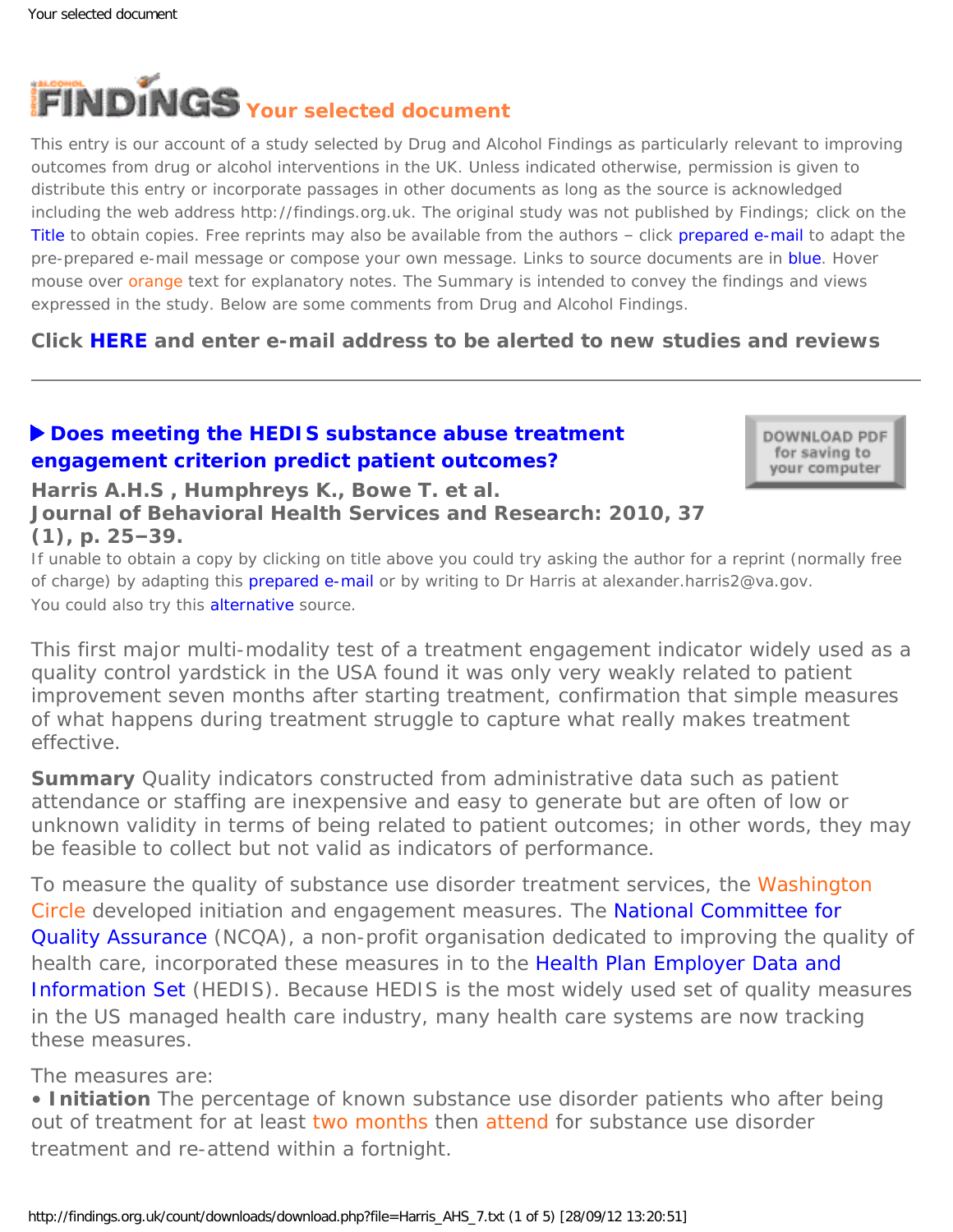• **Engagement** The percentage of known substance use disorder patients who within a [month](#page-0-0) of initiating treatment as defined above attend at least another two times; for people who have initiated residential or inpatient care, the two visits must be within a month of their being discharged from the residential setting – effectively a measure of continuing care or aftercare.

The featured study drew its data from a [nationwide sample](#page-0-0) of 5723 patients who had entered treatment at 118 inpatient, residential and outpatient programmes run by the US health service for former military personnel. All but a few initiated treatment, making it difficult to reach conclusions about initiation v. non-initiation, so the featured study focused on engagement.

The study focused further on new patients who may or may not go on to engage with treatment as defined by HEDIS, not those already in treatment for some time, so based its analyses on the 2789 who had started treatment within the past fortnight after being out of treatment for at least two months. Almost exclusively men, they averaged 48 years of age and at baseline were experiencing significant medical and employment problems. They were more likely to be suffering problems or severer problems related to their drinking than to use of other drugs.

Of these patients, 1820 or about two thirds provided follow-up data on average just over seven months later. The scores [missing patients](#page-0-0) were likely to have supplied had they been contacted were estimated from what was known about them and the data they had provided initially.

Primarily at issue was whether patients who engaged as defined by HEDIS had more favourable trends in their alcohol, drug and legal problems than patients who did not engage. If they did, this would be consistent with engagement truly being indicative of more effective treatment.

## **Main findings**

Generally the picture was that patients who met the HEDIS engagement criterion did experience greater remission in their problems than those who did not, but only if they started their treatment as outpatients, the relationships were very weak, and in terms of concrete outcomes like abstinence, not statistically significant. Details below.

Patients who subsequently engaged in treatment were more likely to be African American and homeless and less likely to be Caucasian than those who did not engage. They had also reported more severe alcohol, psychiatric, and legal problems. Such differences might have affected outcomes regardless of how well they engaged with treatment, so as well as analysing the 'raw' figures, further analyses adjusted for differences between engagers and non-engagers; these adjusted figures are reported below.

Problem scores assessed for the past month by the Addiction Severity Index questionnaire could vary from 0 to 1 at their most severe. At first for **drinking** they averaged about 0.4. On average this score halved over the seven months of the followup. Patients who had engaged with treatment experienced a small but statistically significant further reduction of 0.03 points. When the sample was divided in to those who started treatment in outpatient versus residential or inpatient programmes, only for the outpatients did the further problem reduction among engagers (0.06 points) remain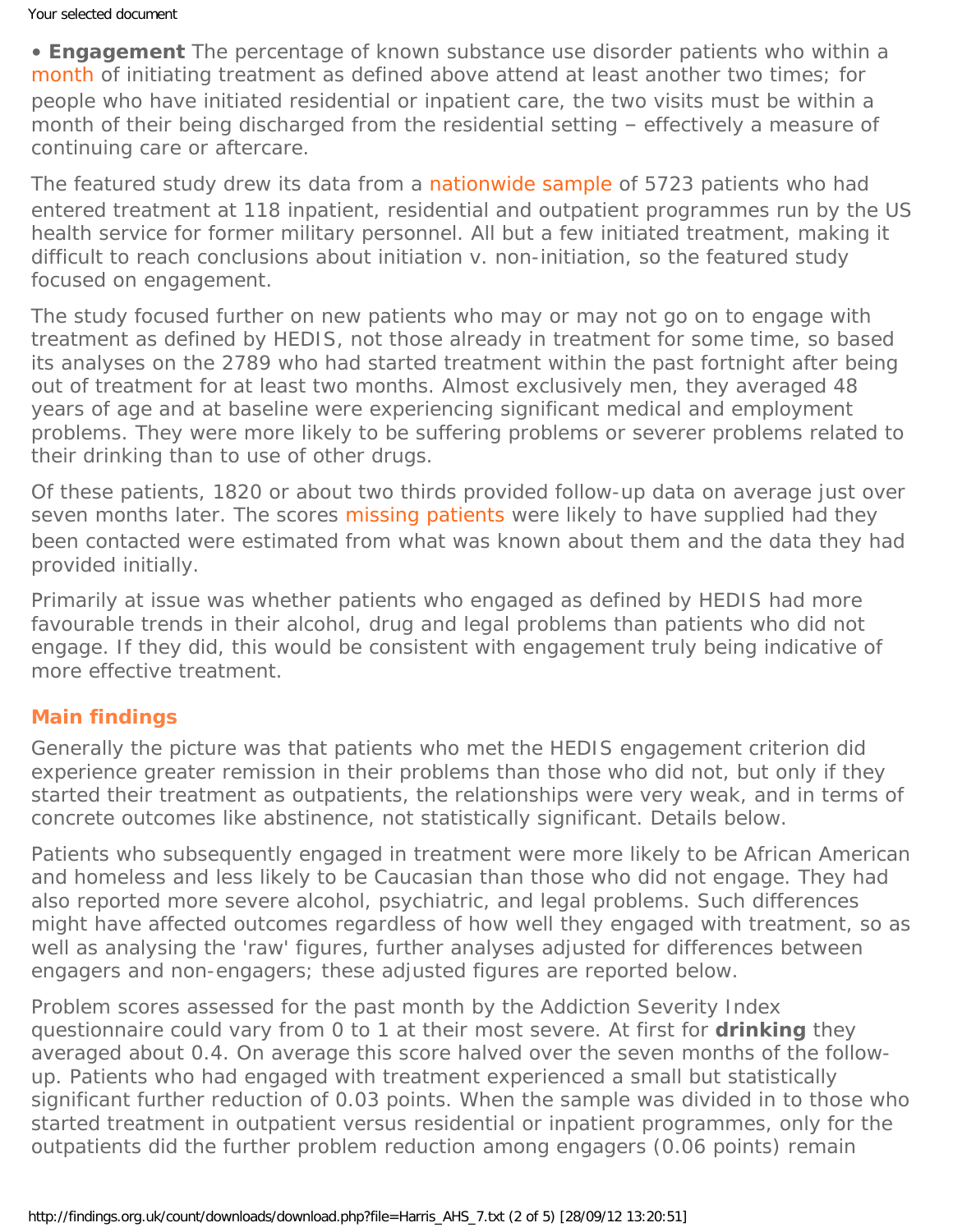### Your selected document

statistically significant. Though the trend for engagers to do better remained, it was no longer statistically significant when the sample was limited to people actually diagnosed with alcohol problems, or when the outcomes were alcohol abstinence or changes in the number of days on which patients got drunk.

Similarly for problems with **drugs** other than alcohol. At first problem scores averaged 0.18. On average this score too halved over the seven months of the follow-up. Patients who had engaged with treatment experienced a small but statistically significant further reduction of 0.02 points. Though the trend for engagers to do better remained, it was no longer statistically significant when the sample was divided in to those who started treatment in outpatient versus residential or inpatient programmes, when it was limited to people actually diagnosed with drug problems, or when the outcome was abstinence from drug use.

**Legal problems** too on average remitted somewhat from 0.19 to about 0.14. Patients who had engaged with treatment experienced a statistically significant further reduction of 0.04 points. When the sample was divided in to those who started treatment in outpatient versus residential or inpatient programmes, only for the outpatients did the further problem reduction among engagers (0.04 points) remain statistically significant.

These changes in composite measures of different problem domains were extrapolated to what they might mean for more concrete measures. For example, it would be expected that on average patients who did versus did not engage would be drunk under one day (0.62 days) fewer a month, and would be marginally more likely to be abstinent from drugs (increase from 77.5% to 77.8%) and less likely to be in prison (decrease from 4.8% to 4.6%).

## **The authors' conclusions**

The HEDIS engagement indicator has been widely adopted, but largely in the absence of evidence linking it to patient outcomes. This is the first study to examine the strength of the association between meeting this criterion and patient-level changes in alcohol, drug, and legal symptoms in a nationwide health care system that includes both outpatients and patients treated in inpatient–residential programmes. It found these symptoms did improve more among patients starting treatment at facilities for ex-military personnel who met the engagement criterion, particularly in outpatient settings. Though statistically significant, the extra improvements were clinically modest.

It is important to remember that these results related each individual patient's engagement to remission in their problems. They do not necessarily mean that programmes which on average engage a greater proportion of their treatment starters also on average have better outcomes. In fact this [was not the case](http://dx.doi.org/10.1016/j.jsat.2006.12.015) when almost the same data set was analysed by programme instead of by patient. Together these finding mean that in the featured health care system, the engagement measure adopted by HEDIS modestly predicts which individuals will improve most, but not which programmes generate the greatest improvement across their caseloads. Appreciating this should temper enthusiasm for using these measures in pay-for-performance systems or to choose the most effective treatment facility.

Some further limitations of the study should be noted. The modest relationships found between engagement and outcomes may mean that engagement causes better outcomes, but may also mean that variables not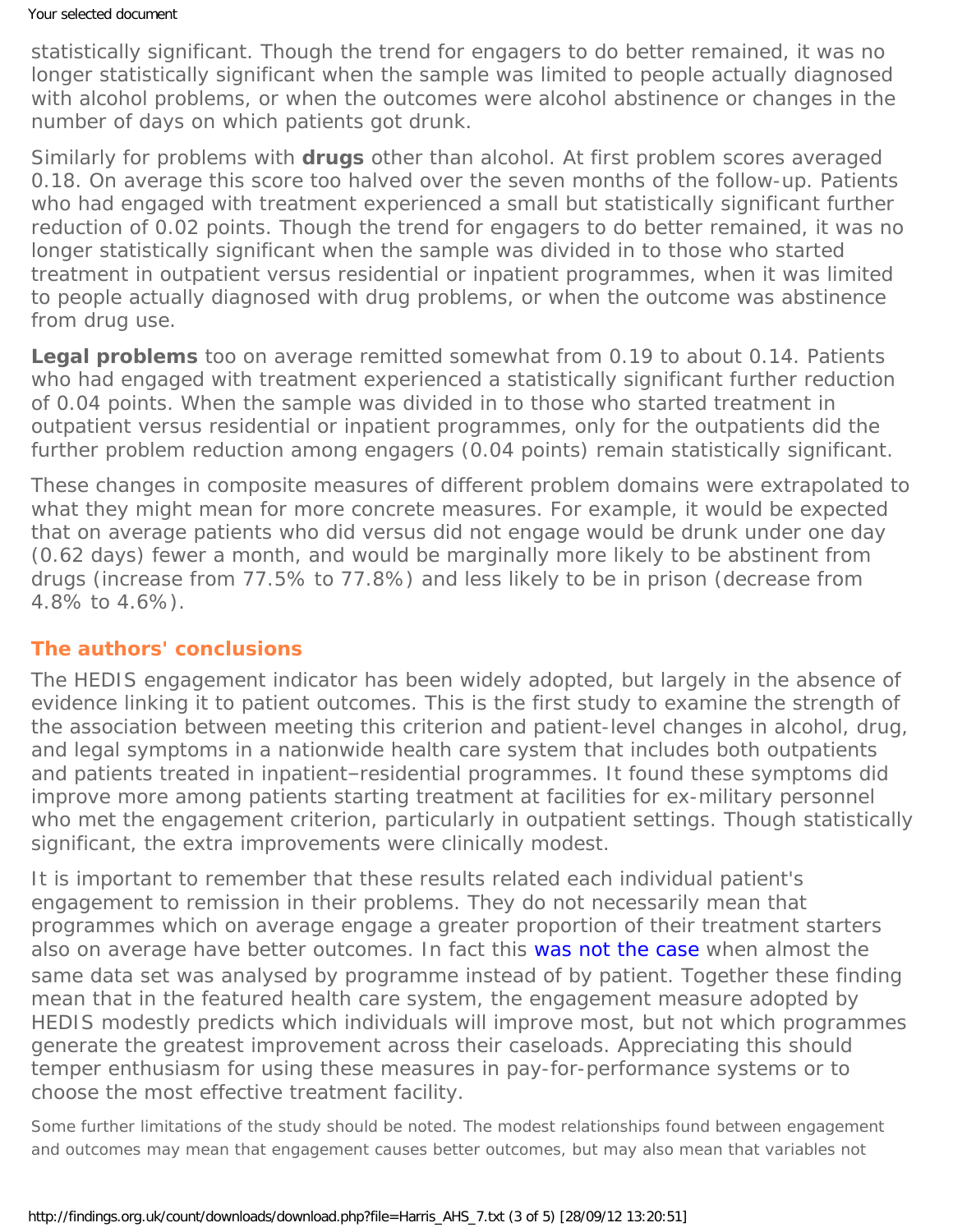### Your selected document

adjusted for in the study (such as the motivations of the patients, their family support, or their involvement in mutual aid groups) generated both better outcomes and deeper engagement. In this latter scenario, engagement would have simply been a non-active by-product of the factors which really generated better outcomes. Engagement was not related to outcomes in residential/inpatient programmes, perhaps because the measure adopted by HEDIS does not reflect engagement with the core treatment, but with follow-on treatment, which (for example) patients may not attend simply because it is hard to access, regardless of their progress. Finally, these results were obtained from a very particular health care system with a distinct caseload and relatively well integrated services. Even then they reflect the engagement-outcome relationship only among patients not in treatment for at least two months and at the start of a new episode of care.

FINDINGS Findings of this study confirm a [common conclusion:](http://dx.doi.org/10.1080/10826080802525967) that what makes people come back to a treatment service is not necessarily what makes treatment effective or which leads to the desired changes in substance use. They may overlap, but sometimes not, and sometimes only very little, as in the featured study. Retention or attendance are [just two dimensions](https://findings.org.uk/count/downloads/download.php?file=nug_10_1_back.pdf) (the most easily measured) of engagement. Sometimes deepened engagement may actually shorten retention because clients are ready to leave sooner. But generally retention is a sign that clients are actively 'working the programme', attending counselling sessions, talking about the things that matter, forging a therapeutic relationship with their counsellor and/or other clients, getting extra help if needed. Arguably it is what is done during the retained period and during the attendances which makes the difference to outcomes rather than merely attending. Treatment as a whole [may also be](https://findings.org.uk/count/downloads/download.php?file=UKATT.nug) a relatively minor factor in what patients at least see as contributing to their recovery. The main exception is prescribing substitute drugs like methadone to opiate addicted patients, a modality where staying in treatment is indeed the key to its success.

The featured study was included in [a review](https://findings.org.uk/count/downloads/download.php?file=Humphreys_K_27.txt) by US authors of ways to improve performance of substance use disorder treatment systems. They observed that incentives to meet targets based on criteria like the HEDIS engagement indicator can lead to dramatic improvements in hitting these targets, yet achieving these targets can bear at best a weak relationship to subsequent patient outcomes. Instead they favoured schemes based on the patients' actual substance use (or other direct measures of progress) assessed during treatment using objective techniques such as urine tests and processed in such a way that the results have consequences for the treatment provider.

Despite the failure of the HEDIS engagement indicator to predict the effectiveness of the programme and only very modestly the progress of an individual patient, other measures tested in the same health care system have proved a better option. In a [study](https://findings.org.uk/count/downloads/download.php?file=Harris_AHS_6.cab) confined to alcohol-related outcomes at outpatient programmes – the combination for which the featured study found engagement most closely related to outcomes – the strongest indicator of which agencies had the best average outcomes was the proportion of their patients who attended at least three times in the first month, though how many attended at least twice, four, five or six times were not far behind. These indicators accounted for about a quarter of the variation between agencies in how well their patients did, a substantial relationship. The impetus for the study was the poor performance of an indicator – three-month retention – very similar to the 12-week retention indicator used recently as a benchmark for British drug dependence treatment services, though in relation mainly to the treatment of opiate-addicted patients.